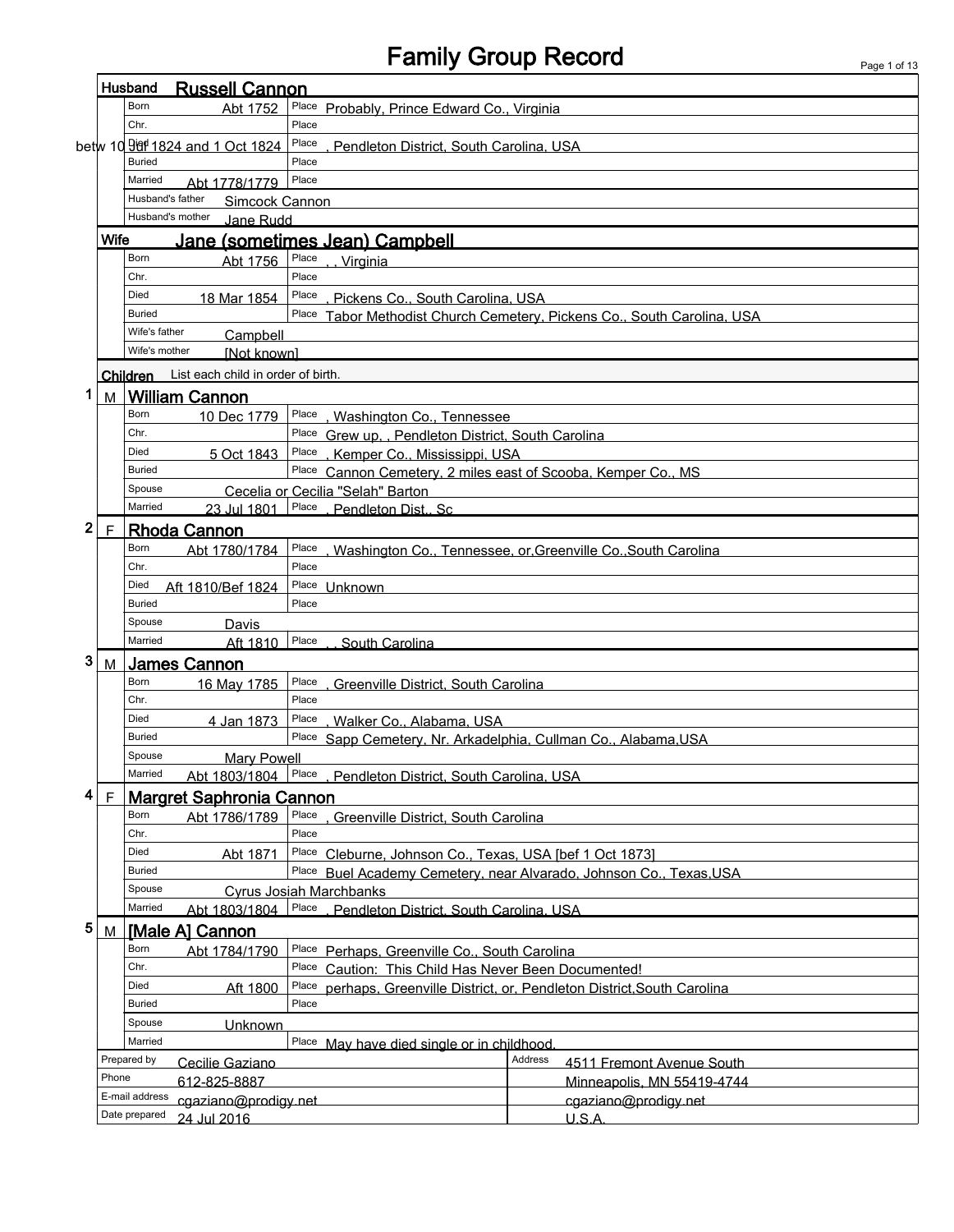## Family Group Record

|        |                                                                                                                | Husband<br><b>Russell Cannon</b> |                            |                |                                                                    |
|--------|----------------------------------------------------------------------------------------------------------------|----------------------------------|----------------------------|----------------|--------------------------------------------------------------------|
|        | Wife                                                                                                           | Jane (sometimes Jean) Campbell   |                            |                |                                                                    |
|        | List each child in order of birth.<br>Children                                                                 |                                  |                            |                |                                                                    |
| 6      |                                                                                                                |                                  | F Martha Cannon            |                |                                                                    |
|        |                                                                                                                | Born                             | Abt 1790                   | Place          | Greenville Co., South Carolina                                     |
|        |                                                                                                                | Chr.                             |                            | Place          |                                                                    |
|        |                                                                                                                | Died                             | 6 Mar 1885                 | Place          | Grayson Co., Texas, USA                                            |
|        |                                                                                                                | <b>Buried</b>                    |                            |                | Place Cannon Cemetery, Van Alstyne, Grayson Co., Texas, USA        |
|        |                                                                                                                | Spouse                           | <b>William Brown</b>       |                |                                                                    |
|        |                                                                                                                | Married                          |                            |                | Abt 1831 Place Probably. Pickens District. South Carolina. USA     |
| 7      | M                                                                                                              |                                  | <b>Carter Cannon</b>       |                |                                                                    |
|        |                                                                                                                | Born                             | Abt 1794                   | Place          | , Greenville District., South Carolina                             |
|        |                                                                                                                | Chr.                             |                            | Place          |                                                                    |
|        |                                                                                                                | Died                             | 27 Apr 1875                | Place          | Johnson Station, Tarrant Co., Texas, USA                           |
|        |                                                                                                                | <b>Buried</b>                    |                            | Place          |                                                                    |
|        |                                                                                                                | Spouse                           | Sarah "Sally" Tatum        |                |                                                                    |
|        |                                                                                                                | Married                          | Abt 1816 Place             |                | Pendleton District, South Carolina, USA                            |
| 8      | M                                                                                                              |                                  | <b>Elijah Cannon</b>       |                |                                                                    |
|        |                                                                                                                | Born                             | 7 Sep 1796                 | Place          | <b>Greenville District, South Carolina</b>                         |
|        |                                                                                                                | Chr.                             |                            | Place          |                                                                    |
|        |                                                                                                                | Died                             | 21 Oct 1887                |                | Place Sherman, Grayson Co., Texas, USA                             |
|        |                                                                                                                | Buried                           |                            |                | Place Cannon Cemetery, Van Alstyne, Grayson Co., Texas, USA        |
|        |                                                                                                                | Spouse                           | Darcas Bowen               |                |                                                                    |
|        |                                                                                                                | Married                          | 1826                       | Place          | Pickens Co., Sc                                                    |
| 9      | $\mathsf{F}$                                                                                                   | <b>Harriet Cannon</b>            |                            |                |                                                                    |
|        |                                                                                                                | Born                             | Abt 1800                   | Place          | . Greenville District. South Carolina                              |
|        |                                                                                                                | Chr.                             |                            | Place          |                                                                    |
|        |                                                                                                                | Died                             | 21 Sep 1890                |                | Place Pickens Co., South Carolina, USA                             |
|        |                                                                                                                | <b>Buried</b>                    |                            |                | Place Tabor Methodist Church Cemetery, Pickens Co., South Carolina |
|        |                                                                                                                | Spouse<br>Married                | <b>Abraham Martin Duke</b> |                |                                                                    |
|        |                                                                                                                |                                  |                            |                | Abt 1821 Place Pendleton District. South Carolina                  |
| 10 $F$ |                                                                                                                |                                  | <b>Judith Cannon</b>       |                |                                                                    |
|        |                                                                                                                | Born<br>Chr.                     | Abt 1800                   | Place<br>Place | , Pendleton District, South Carolina, USA                          |
|        |                                                                                                                | Died                             |                            | Place          |                                                                    |
|        |                                                                                                                | <b>Buried</b>                    | Aft 1831                   | Place          | Resided, Lawrence Co., Tennessee, USA                              |
|        |                                                                                                                | Spouse                           | John Kendrick              |                |                                                                    |
|        |                                                                                                                | Married                          | Abt 1819                   |                | Place Perhaps. Lawrence Co., Tennessee. USA                        |
| 11     | M                                                                                                              |                                  | <b>Ransom Cannon</b>       |                |                                                                    |
|        |                                                                                                                | Born                             |                            | Place          |                                                                    |
|        |                                                                                                                | Chr.                             | Abt 1804                   | Place          | Pendleton District, South Carolina                                 |
|        |                                                                                                                | Died                             | Bef 1 Mar 1830             | Place          | Pickens Co., South Carolina, USA                                   |
|        |                                                                                                                | <b>Buried</b>                    |                            | Place          | Pickens Co., South Carolina, USA                                   |
|        |                                                                                                                | Spouse                           | Malinda Ann Field          |                |                                                                    |
|        |                                                                                                                | Married                          | Abt 1828/1830              | Place          | Pickens Co., Sc                                                    |
|        | <b>Notes</b>                                                                                                   |                                  |                            |                |                                                                    |
|        |                                                                                                                | <b>HUSBAND</b>                   | - Russell Cannon           |                |                                                                    |
|        | Will of John Rudd II 05 Jan 1753/54 mentions his grandson Ruscill Kennon, son of his daughter Jane; son-in-law |                                  |                            |                |                                                                    |
|        | Simcock Kennon, one of the executors. Thus, Russel Cannon/Kennon was born about or slightly before this time.  |                                  |                            |                |                                                                    |

Birth date also determined from South Carolina land record for father, Simcock Cannon. A head of household, after 4 Nov 1755, could obtain 100 acres of land and others in their household, regardless of age or race, could obtain 50 acres of land each. "As of 1763, no person was allowed land for any children of the age of eighteen years or older. A person eighteen years or older was supposed to obtain land in his or her own name (which would have been 100 acres for a single person). Therefore, it would appear that Simcock Cannon had himself, a wife, and nine other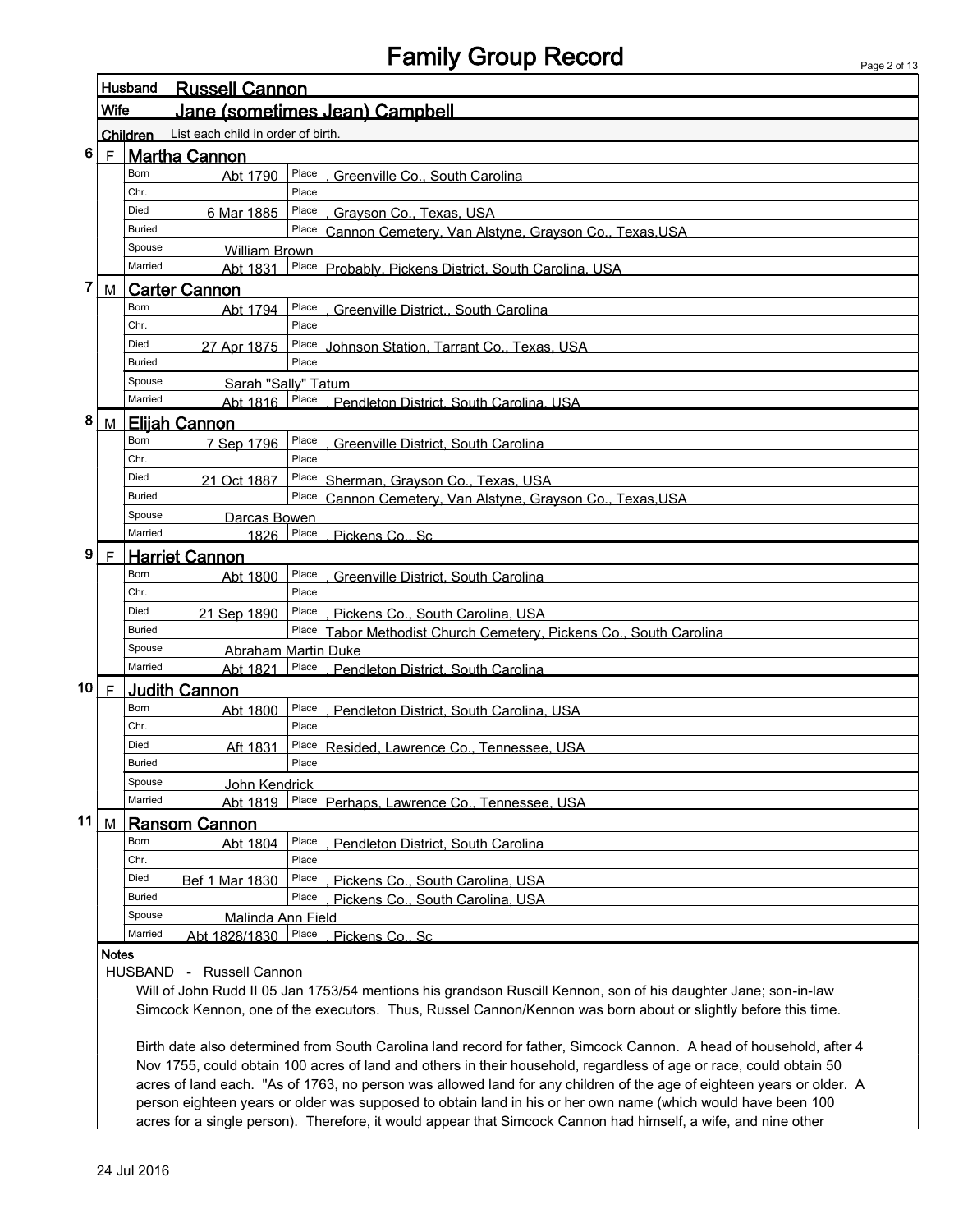|                  | i anniy Olvup Roculu                                                                                                    | Page 3 |
|------------------|-------------------------------------------------------------------------------------------------------------------------|--------|
| Husband          | <b>Russell Cannon</b>                                                                                                   |        |
| Wife             | Jane (sometimes Jean) Campbell                                                                                          |        |
| <b>Notes</b>     |                                                                                                                         |        |
|                  | (Continued)<br>HUSBAND - Russell Cannon                                                                                 |        |
|                  | persons in his family. If Russell Cannon (presumably his son) were as old as eighteen, he would have had his own        |        |
|                  | grant. Therefore, we may assume that he was not born until c1754." [From letter to Cecilie Gaziano from researcher      |        |
|                  | Brent H. Holcomb on 16 Dec 1791.]                                                                                       |        |
|                  | Marriage date 1781 from Compendium of American Genealogy, Frederick Adams Virkus, ed.; Baltimore:                       |        |
|                  | Genealogical Publishing Co., 1968 (orig. pub. 1937). This source is known to contain many errors. If 1779 is take as    |        |
|                  | birth date for son William, they were likely married about 1777/1778. They could have married in Tennessee, as          |        |
|                  | Simcock Cannon, Russell's father, was in Washington Co., TN, in 1783. Russell may have been with him. Otherwise,        |        |
|                  | Russell was found in Pendleton District, SC, roughly about this time.                                                   |        |
|                  |                                                                                                                         |        |
|                  | Will given in A Collection of Upper South Carolina Genealogical and Family Records, Vol. I; James E. Wooley, ed.;       |        |
|                  | published by Southern Historical Press, c/o The Rev. S. Emmett Lucas, Jr., P.O. Box 738, Easley, SC 29640, 1979.        |        |
|                  |                                                                                                                         |        |
|                  | Estate documents allow an estimate of date of death between 10 Jul 1824 and 01 Oct 1824.                                |        |
|                  |                                                                                                                         |        |
|                  | Juanita Askew of Trafford, AL, a descendant of Russell, also gives citation for will: Anderson Co., SC, Vol. I, p. 283, |        |
|                  | Section A, 1800-1834. Will made 10 Jul 1824, probated 6 Sep 1824. Grave not yet found.                                  |        |
|                  | Will of Hannah Rudd dated 02 Oct 1771 mentions her grandson Russell Kennon, no other grandchildren. Russel              |        |
|                  | would have been 16-18 years old then.                                                                                   |        |
|                  |                                                                                                                         |        |
|                  | Juanita's notes point out: Russell's land was in Pickens Co., SC, on Rice's Creek, adjoining John Arial, James Mansel   |        |
|                  | 201 acres, 300 acres/Wolf Creek (both sides), joining William Gilstrap, Mary Haynes, Reese Bowen, G. W. Davenport.      |        |
|                  | [NOTE: Russel's son, Elijah, married Dorcas Bowen]                                                                      |        |
|                  |                                                                                                                         |        |
|                  | Russell's father, Simcock Cannon, accepted an appointment as constable in Prince Edward Co., VA, in the 1750s.          |        |
|                  | Perhaps Russell was born there. Simcock could have been in Henrico Co. or Chesterfield Co., VA, before then, as his     |        |
|                  | father-in-law lived in Henrico Co., and a John Simcock, perhaps his grandfather, lived in Chesterfield Co., next door   |        |
| (Richmond area). |                                                                                                                         |        |
|                  |                                                                                                                         |        |
| 04 Sep 1786      | Russel Cannon received a land grant in Greenville Co., SC.                                                              |        |
| 01 Jan 1787      | Russel Cannon received 95 acres in 96 District on branches of middle fork of the Saluda River. Plat                     |        |
|                  | certified 16 Mar 1786.                                                                                                  |        |
| 20 Apr 1790      | Russel Cannon of Greenville Co. sold land granted in 1786.                                                              |        |
| of Saluda River. | 21/22 Sep 1787 Simcock Cannon of 96 District, SC, leased 105 acres to Russel Cannon of same district, middle fork       |        |
|                  |                                                                                                                         |        |
|                  | Also see: Betty Willie, ed., Pendleton District, S.C., Deeds 1790-1806, published by Southern Historical Press (see     |        |
| above).          |                                                                                                                         |        |
|                  |                                                                                                                         |        |
|                  | Pendleton District and Anderson County, S.C.: Wills, Estates, Inventories, Tax Returns and Census Records,              |        |
|                  | compiled by Virginia Alexander, Colleen Morse Elliott, and Betty Willie, published by Southern Historical Press (see    |        |
| above).          |                                                                                                                         |        |
|                  |                                                                                                                         |        |
|                  | Information on Russell's son Elijah and family from: Ancestors and Descendants: Grayson County, Texas, compiled         |        |
|                  | and edited by Grayson County Genealogical Society (pub. date missing from my photocopied pages).                        |        |
|                  |                                                                                                                         |        |
| U.S. Censuses:   |                                                                                                                         |        |
|                  | 1790 Franklin Co., GA, in The Reconstructed 1790 Census of Georgia: Substitutes for Georgia's Lost 1790 Census,         |        |
|                  | compiled by Marie De Lamar and Elisabeth Rothstein, Baltimore: Genealogical Pub. Co., Inc., 1985. (Shows Russell        |        |
|                  | Cannon as either landowner or witness to land transaction.)                                                             |        |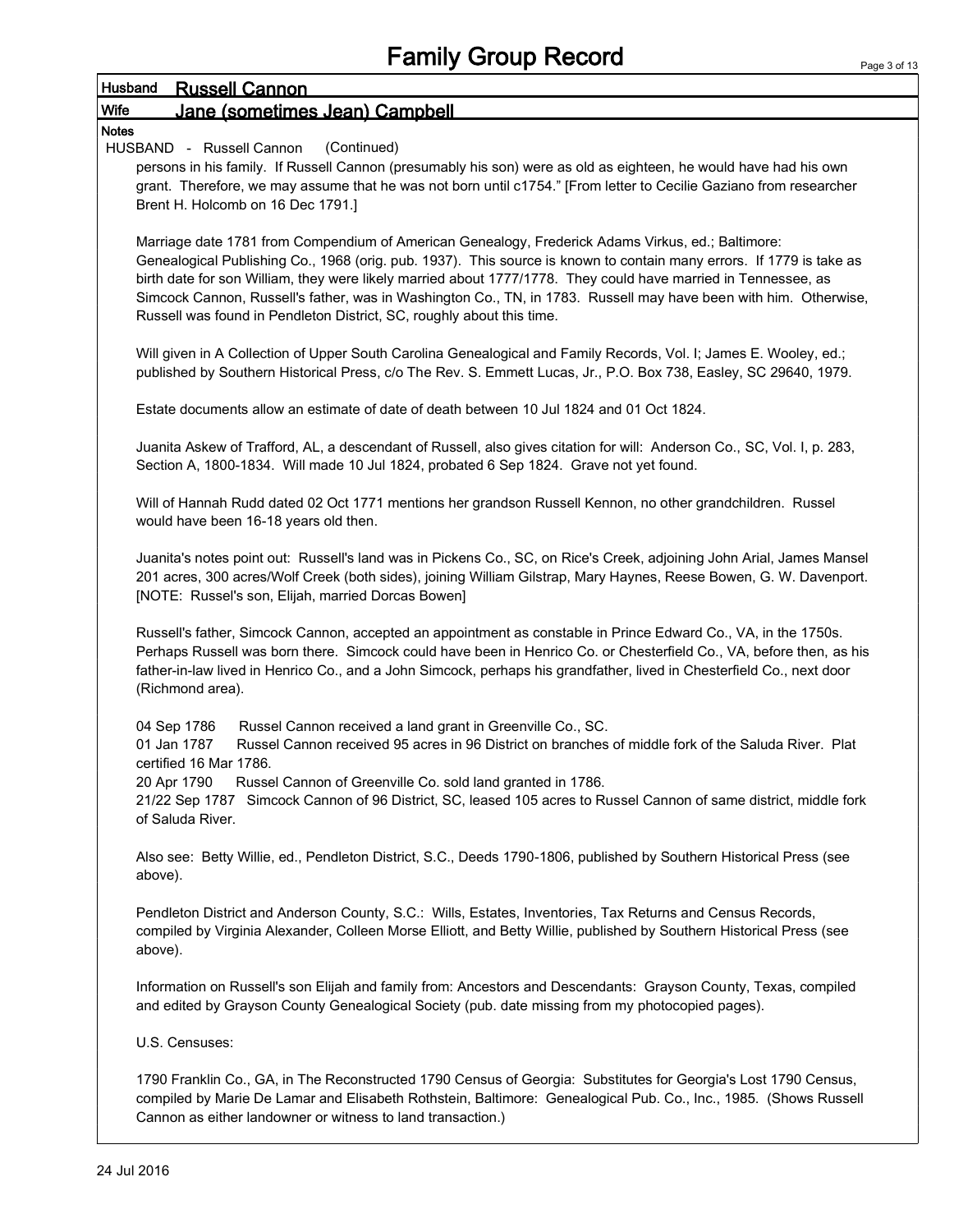| Page 4 of 13 |  |  |
|--------------|--|--|

| Husband<br><b>Russell Cannon</b>                                                                                                                                                                                                                                                                                                                                                                                                                    |
|-----------------------------------------------------------------------------------------------------------------------------------------------------------------------------------------------------------------------------------------------------------------------------------------------------------------------------------------------------------------------------------------------------------------------------------------------------|
| <b>Wife</b><br>Jane (sometimes Jean) Campbell                                                                                                                                                                                                                                                                                                                                                                                                       |
| <b>Notes</b>                                                                                                                                                                                                                                                                                                                                                                                                                                        |
| (Continued)<br>HUSBAND - Russell Cannon<br>1790 Ninety-Six District, Greenville Co., SC, p. 93: Russel KENNON.<br>1800 Greenville Co., SC, p. 248: Russel Cannon.<br>1810 Pendleton Distr., SC, p. 145A: Russel Cannon.<br>1820 Pendleton Distr., SC, p. 180: Russel Cannon.<br>1830 Pickens Co., SC, p. 317: Jane Cannon. [widow of Russel]<br>1840 Pickens Co., SC, p. 370: Jane Cannon. [widow of Russel]                                        |
| 1850 Pickens Co., SC, p. 497: Jane Cannon. [widow of Russel]                                                                                                                                                                                                                                                                                                                                                                                        |
| <b>WIFE</b><br>- Jane (sometimes Jean) Campbell<br>Some records give her name as Jean (e.g., Russel's will); others give it as Jane.                                                                                                                                                                                                                                                                                                                |
| A Compendium of American Genealogy says that Russell Cannon, of Distr. 96, S.C., married a Miss Campbell in<br>1781. This source is known to contain many errors, however.                                                                                                                                                                                                                                                                          |
| 1830 Pickens Co., SC, census, p. 317: Jane Cannon                                                                                                                                                                                                                                                                                                                                                                                                   |
| 1840 Pickens Co., SC, census, p. 370: Jane Cannon                                                                                                                                                                                                                                                                                                                                                                                                   |
| The 1850 SC census, Pickens Co., p. 497, showed Jane Cannon living with her daughter, Harriet, and daughter's<br>husband, Abraham Duke, household 669/family 669, and gave her age as 90. Date of birth inferred from this. Place<br>of birth was given as South Carolina, although this may not be correct.                                                                                                                                        |
| According to the 1880 Census of Pickens CH Twp., Pickens Co., SC, for Harriet Duke, her daughter, both of Harriet's<br>parents were born in Virginia. [Note from C.G.: I am inclined to think that Virginia may be correct.]                                                                                                                                                                                                                        |
| According to the 1880 census of Grayson Co., Texas, for daughter Martha Brown, both of Martha's parents were born<br>in South Carolina.                                                                                                                                                                                                                                                                                                             |
| Materials from Lo Moss Moore and Juanita Askew say that Jane Campbell had a sister, Peggy, who married Harold<br>Clark. [Juanita adds that Simcock Cannon witnessed a deed for Henry Clark involving 180 acres on Broad River in<br>Union Co., SC (no date given).] These Clarks may or may not be related. Accuracy and source of information not<br>known which gives this Campbell-Clark relationship.                                           |
| Era Morgan Davis transcribed the tombstones in the Tabor church cemetery and gave Jane Cannon's date of death<br>as 18 March 1854, at age 98, stated in a letter to Cecilie Gaziano, no date but c.1993. Note from Cecilie Gaziano: I<br>am not sure of the source of date of death as 8 March 1855.                                                                                                                                                |
| CHILD 1<br>- William Cannon                                                                                                                                                                                                                                                                                                                                                                                                                         |
| Date of birth from cemetery record, Kemper Co., MS, 1779. Another source says 1781, see below: [This source<br>contains many inaccuracies.) A date of 1780 or earlier fits the censuses for William Cannon.                                                                                                                                                                                                                                         |
| The Compendium of American Genealogy, Vol. VII, (Baltimore, MD: Genealogical Publishing Co., 1937, 1968), edited<br>by Frederick Adams Virkus, p. 707: "Col. William Cannon (1781-1843), in Battle of New Orleans, War 1812, Pickens<br>Dist., S.C., to Kemper Co., Miss.; m. 1801, Cecelia Barton (1786-1840); Benj. [son], Am. Rev.; m. Dorcas Anderson;<br>Thos. [grandson]; John [great-grandson]. [Genealogical info. on descendants follows.] |
| Shows father as Russell, grandfather as Simeon Cannon, from Eng. to S.C. [sic]. Apparently, the Compendium is the<br>source, erroneously, for the information that Simcock Cannon was also called Simeon. No evidence exists for "<br>Simeon" as his name, however.                                                                                                                                                                                 |
| 1810 census of Pendleton District, South Carolina, p. 145A: Wm CANNON 40001; 1001                                                                                                                                                                                                                                                                                                                                                                   |

1820 census of Pendleton District, South Carolina, p. 170: William CANNON 310001; 12301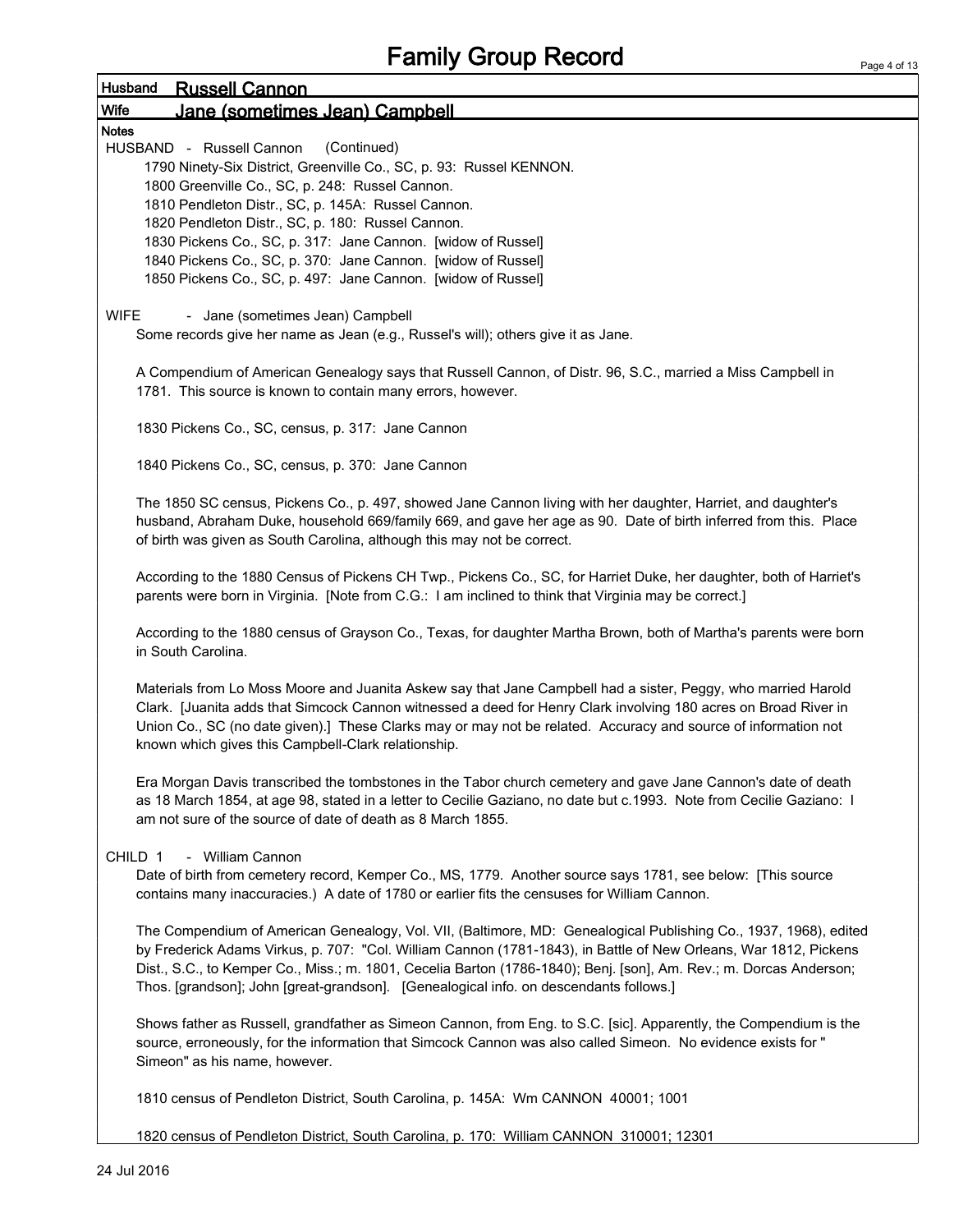| i aye Juli<br>Husband<br><b>Russell Cannon</b>                                                                                                                                                                                                                                                                                                                                                                                                                                                                                                                                                                        |  |
|-----------------------------------------------------------------------------------------------------------------------------------------------------------------------------------------------------------------------------------------------------------------------------------------------------------------------------------------------------------------------------------------------------------------------------------------------------------------------------------------------------------------------------------------------------------------------------------------------------------------------|--|
| Wife<br>Jane (sometimes Jean) Campbell                                                                                                                                                                                                                                                                                                                                                                                                                                                                                                                                                                                |  |
| <b>Notes</b>                                                                                                                                                                                                                                                                                                                                                                                                                                                                                                                                                                                                          |  |
| (Continued)<br>CHILD 1<br>- William Cannon<br>1830 census of Tuscaloosa County, Alabama, p. 304: W. CANNON 12013001; 1211001                                                                                                                                                                                                                                                                                                                                                                                                                                                                                          |  |
| 1840 census of Kemper County, Mississippi, p. 9: William Cannon 001110001; 00112001                                                                                                                                                                                                                                                                                                                                                                                                                                                                                                                                   |  |
| Two additional sons were Elisah Barton Cannon, born 22 Sep 1838 and John Oliver Cannon born 24 Aug 1840, died<br>6 Sep 1847 in Marengo Co., AL, according to Patrick Walton, patw@glccomputers.com, at Rootsweb's WorldConnect<br>Projct, last updated 28 Apr 2007; accessed 20 May 2007. These are very likely to be sons of another family, however,<br>as neither one is shown in the 1840 census for William's family.                                                                                                                                                                                            |  |
| CHILD <sub>2</sub><br>- Rhoda Cannon<br>An unknown female born about 1790 or earlier was in the 1790 Greenville District, SC, census for Russell Cannon.<br>An unknown female born about 1784/1790 was in the 1800 Greenville District census for Russell Cannon and born<br>1784/1794 was present in the 1810 Pendleton District censuses for Russell Cannon. She was not present in the 1820<br>census for Russell in Pendleton District. It is assumed that this unknown female is daughter, Rhoda, about whom<br>almost nothing is known. Her date of birth cannot be narrowed down to anything beyond 1780/1784. |  |
| Note: Carter Cannon, her brother, born about 1794, had 3 daughters who named daughters Rhoda. These were<br>Martha, Nancy, and Elizabeth.                                                                                                                                                                                                                                                                                                                                                                                                                                                                             |  |
| Although several early accounts and letters, which are credible, say she married a Davis, no first name is known for<br>him.                                                                                                                                                                                                                                                                                                                                                                                                                                                                                          |  |
| CHILD <sub>3</sub><br>- James Cannon<br>Information on James from descendants:                                                                                                                                                                                                                                                                                                                                                                                                                                                                                                                                        |  |
| James Cannon's first land purchases after coming into Alabama:<br>1) Ala. Records, Vol. 18, Jefferson Co., by Gandrud, p. 21 (Deed Book 1, p. 147). Patsy Phipps of Blount Co., AL, to<br>James Cannon of Jefferson Co. AL. Witnesses: Alfred Brown, Thos. Guneter. [Date not provided, from Lo Moore]                                                                                                                                                                                                                                                                                                                |  |
| 2) Book 1, p. 147. Wallis Jones and wife Susannah to James Cannon 03 Feb 1823. Witnesses: Wm. Jones, Robert<br>Moore.                                                                                                                                                                                                                                                                                                                                                                                                                                                                                                 |  |
| Also see page 2 of SIMCOCK CANNON FAMILY, manuscript book by Dewel C. and Delores W. Lott, Route 3, Box<br>255, Hartselle, AL 35640, 1992, \$23 postpaid. Dewel descends from James Cannon.                                                                                                                                                                                                                                                                                                                                                                                                                           |  |
| Some people give 16 May 1785 as James's birthdate, and others give 16 May 1788. Dewel Lott used 1785.                                                                                                                                                                                                                                                                                                                                                                                                                                                                                                                 |  |
| See, e.g., web page of Judy Dover, jgsdover@bellsouth.net, on WorldConnect at Rootsweb.com, last updated 25 Feb<br>2007; accessed 24 May 2007. She listed 1785.                                                                                                                                                                                                                                                                                                                                                                                                                                                       |  |
| Three of James's children were born in Tennessee, but the county is not known. It isn't clear where he was in the<br>1810 and 1820 censuses.                                                                                                                                                                                                                                                                                                                                                                                                                                                                          |  |
| 1810 James Cannon, Russell's son, may have been in Tennessee or Alabama; he was not in SC.                                                                                                                                                                                                                                                                                                                                                                                                                                                                                                                            |  |
| 1820 James Cannon may have been in Tennessee or Alabama; not in SC.                                                                                                                                                                                                                                                                                                                                                                                                                                                                                                                                                   |  |
| 1830 Census of Walker Co., Alabama: James Cannon                                                                                                                                                                                                                                                                                                                                                                                                                                                                                                                                                                      |  |
| 1840 Census of Walker Co., Alabama: James Cannon                                                                                                                                                                                                                                                                                                                                                                                                                                                                                                                                                                      |  |
| 1850 Census of Walker Co., AL, p. 311, 170/170:                                                                                                                                                                                                                                                                                                                                                                                                                                                                                                                                                                       |  |

James Cannon 65 farmer 1725 SC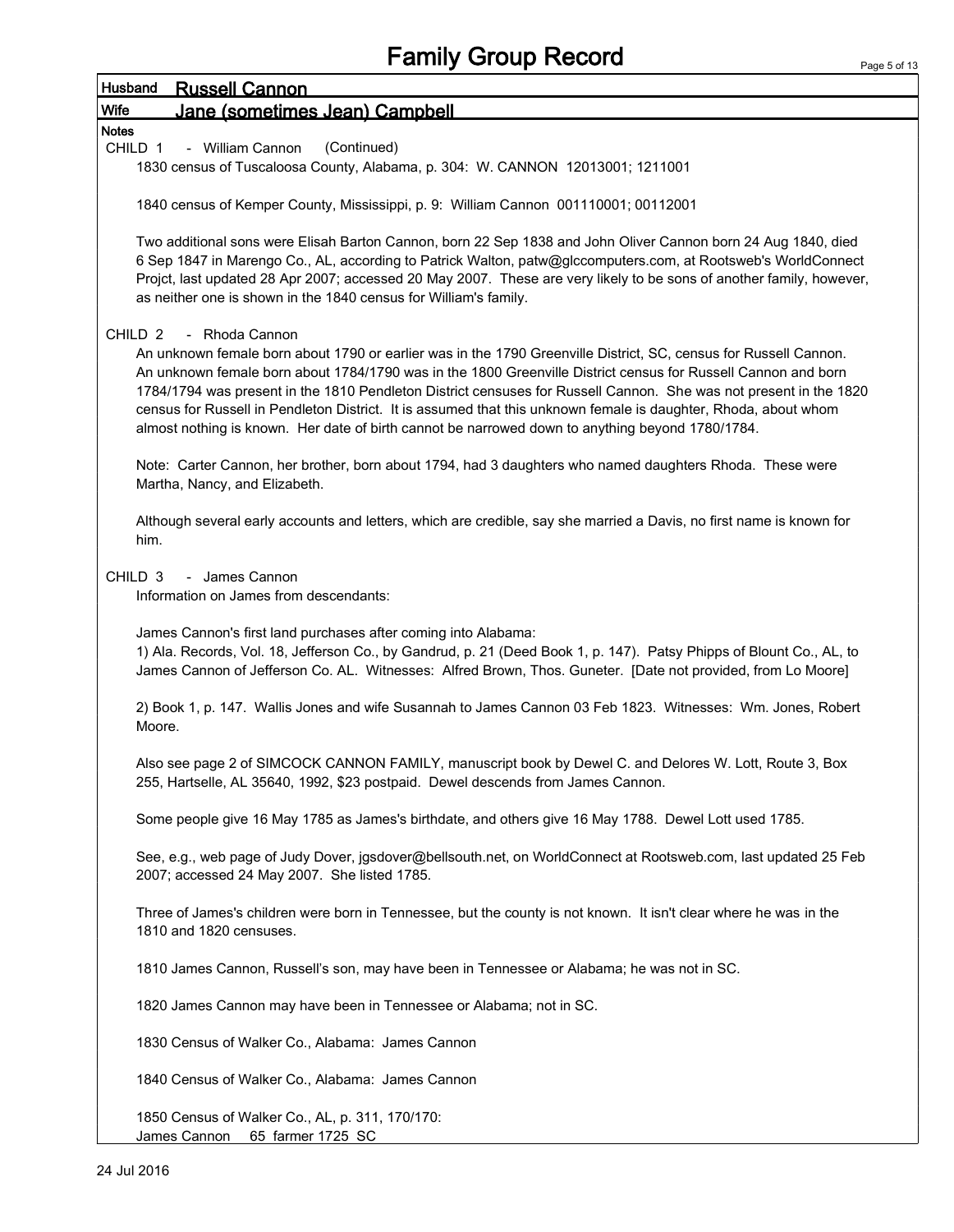|                    | <b>I alliny Sivup Reculu</b>                                                                                                                                                                                                                                                                                                                                                                                                                                                                                                                                                                                                                                                                                                                                                                                                                                                                                                                                                                                                                                                                                                                     | Page 6 of 1 |
|--------------------|--------------------------------------------------------------------------------------------------------------------------------------------------------------------------------------------------------------------------------------------------------------------------------------------------------------------------------------------------------------------------------------------------------------------------------------------------------------------------------------------------------------------------------------------------------------------------------------------------------------------------------------------------------------------------------------------------------------------------------------------------------------------------------------------------------------------------------------------------------------------------------------------------------------------------------------------------------------------------------------------------------------------------------------------------------------------------------------------------------------------------------------------------|-------------|
| Husband            | <b>Russell Cannon</b>                                                                                                                                                                                                                                                                                                                                                                                                                                                                                                                                                                                                                                                                                                                                                                                                                                                                                                                                                                                                                                                                                                                            |             |
| Wife               | Jane (sometimes Jean) Campbell                                                                                                                                                                                                                                                                                                                                                                                                                                                                                                                                                                                                                                                                                                                                                                                                                                                                                                                                                                                                                                                                                                                   |             |
| <b>Notes</b>       |                                                                                                                                                                                                                                                                                                                                                                                                                                                                                                                                                                                                                                                                                                                                                                                                                                                                                                                                                                                                                                                                                                                                                  |             |
| CHILD <sub>3</sub> | (Continued)<br>- James Cannon                                                                                                                                                                                                                                                                                                                                                                                                                                                                                                                                                                                                                                                                                                                                                                                                                                                                                                                                                                                                                                                                                                                    |             |
| Mary               | 61<br>SC                                                                                                                                                                                                                                                                                                                                                                                                                                                                                                                                                                                                                                                                                                                                                                                                                                                                                                                                                                                                                                                                                                                                         |             |
| CHILD 4            | - Margret Saphronia Cannon                                                                                                                                                                                                                                                                                                                                                                                                                                                                                                                                                                                                                                                                                                                                                                                                                                                                                                                                                                                                                                                                                                                       |             |
|                    | Date of marriage from census data, also from letter by descendant (copy in file).                                                                                                                                                                                                                                                                                                                                                                                                                                                                                                                                                                                                                                                                                                                                                                                                                                                                                                                                                                                                                                                                |             |
|                    |                                                                                                                                                                                                                                                                                                                                                                                                                                                                                                                                                                                                                                                                                                                                                                                                                                                                                                                                                                                                                                                                                                                                                  |             |
|                    | Date of birth from 1860 and 1970 Johnson Co., TX, censuses.                                                                                                                                                                                                                                                                                                                                                                                                                                                                                                                                                                                                                                                                                                                                                                                                                                                                                                                                                                                                                                                                                      |             |
|                    | July 6, 1980, letter from Marchbanks descendant, Sarah P. Brady (Mrs. St. Clair L.), states that Margret was her name,<br>not Margaret. (At that time Mrs. Brady lived in Tucumcari, NM). It is not clear to whom Mrs. Brady was writing; it was<br>a Mrs. Brinkley. She is now deceased. Mrs. Brady stated that "The family was ready to move to Ellis Co., Texas,<br>where their oldest son was living, when Josiah died, February, 1850. Margret and her children and grandchildren<br>went on to Texas wher she died at the home of her son Jasper in 1874. She must have been buried at the old Lees<br>Academy Cemetery in Johnson Co., Tx., but I have never been able to locate her grave. As has happened so often<br>the stone must have fallen and crumbled. There are no church records giving the date of her death." Mrs. Brady<br>descended from Sarah Jane Fowler, daughter of Thomas Fowler and Ellenor Marchbanks.                                                                                                                                                                                                             |             |
|                    | 1850 census: Margret not located.                                                                                                                                                                                                                                                                                                                                                                                                                                                                                                                                                                                                                                                                                                                                                                                                                                                                                                                                                                                                                                                                                                                |             |
|                    | 1860 Census of Johnson Co., Texas, Buchanan P.O., p. 484, household 645, family 658:                                                                                                                                                                                                                                                                                                                                                                                                                                                                                                                                                                                                                                                                                                                                                                                                                                                                                                                                                                                                                                                             |             |
|                    |                                                                                                                                                                                                                                                                                                                                                                                                                                                                                                                                                                                                                                                                                                                                                                                                                                                                                                                                                                                                                                                                                                                                                  |             |
|                    | Margarett Marchbanks 71 F W Farmer 600 3875 S.C. Can't read/write                                                                                                                                                                                                                                                                                                                                                                                                                                                                                                                                                                                                                                                                                                                                                                                                                                                                                                                                                                                                                                                                                |             |
|                    | Ransom R. Marchbanks 37 M W Teamster<br>Tennessee                                                                                                                                                                                                                                                                                                                                                                                                                                                                                                                                                                                                                                                                                                                                                                                                                                                                                                                                                                                                                                                                                                |             |
|                    | Josiah B. Marchbanks 28 M W Teamster<br>Tennessee                                                                                                                                                                                                                                                                                                                                                                                                                                                                                                                                                                                                                                                                                                                                                                                                                                                                                                                                                                                                                                                                                                |             |
|                    | Next door at 646/659 is Eleanor Fowler 48 F W Spinster<br>280 Tennessee                                                                                                                                                                                                                                                                                                                                                                                                                                                                                                                                                                                                                                                                                                                                                                                                                                                                                                                                                                                                                                                                          |             |
|                    |                                                                                                                                                                                                                                                                                                                                                                                                                                                                                                                                                                                                                                                                                                                                                                                                                                                                                                                                                                                                                                                                                                                                                  |             |
|                    |                                                                                                                                                                                                                                                                                                                                                                                                                                                                                                                                                                                                                                                                                                                                                                                                                                                                                                                                                                                                                                                                                                                                                  |             |
|                    | 1870 Census of Beat 1, Clebourne P.O., Johnson Co., Texas, p. 9/567, 190/192:                                                                                                                                                                                                                                                                                                                                                                                                                                                                                                                                                                                                                                                                                                                                                                                                                                                                                                                                                                                                                                                                    |             |
|                    | Tenn.<br>Marchbanks, J. B.<br>36 M W Farmer<br>400                                                                                                                                                                                                                                                                                                                                                                                                                                                                                                                                                                                                                                                                                                                                                                                                                                                                                                                                                                                                                                                                                               |             |
|                    | Margret 30 F W Keeping house<br>Texas                                                                                                                                                                                                                                                                                                                                                                                                                                                                                                                                                                                                                                                                                                                                                                                                                                                                                                                                                                                                                                                                                                            |             |
|                    | Isaac N.<br>4 M W<br>Texas                                                                                                                                                                                                                                                                                                                                                                                                                                                                                                                                                                                                                                                                                                                                                                                                                                                                                                                                                                                                                                                                                                                       |             |
|                    | Julia E.<br>1 F W<br>Texas                                                                                                                                                                                                                                                                                                                                                                                                                                                                                                                                                                                                                                                                                                                                                                                                                                                                                                                                                                                                                                                                                                                       |             |
| $\epsilon$         | 1000 100<br>S. C.<br>Margret 84 F W                                                                                                                                                                                                                                                                                                                                                                                                                                                                                                                                                                                                                                                                                                                                                                                                                                                                                                                                                                                                                                                                                                              |             |
| Moore,             | A. H.<br>10 M W<br>Texas                                                                                                                                                                                                                                                                                                                                                                                                                                                                                                                                                                                                                                                                                                                                                                                                                                                                                                                                                                                                                                                                                                                         |             |
|                    | "MARCHBANKS, CANNON, FOWLER, FELTZ, SULLIVAN, STRATNER, HALL, HODGE FAMILIES," from originally<br>handwritten notes in possession of Mrs. J. Scott Rutherford (nee Katie Fay Marchbanks), 203 Cedar Street,<br>Waxahachie, Texas 75165. Copied by Mrs. A. L. Feltenberger, Sept. 1968. The record was dictated to Mr. Harold D.<br>Marchbanks by his grandfather Josiah Marchbanks and this recorded by Mr. B. F. Marchbanks after 1920 and<br>dedicated to his parents, Thomas Calvin and Josephene Pauline (Sullivan) Marchbanks. The account details some<br>Marchbanks history. On typed page 210, it states: "Josiah and Margret Marchbanks were of 'Primitive Baptist Faith';<br>Josiah was preparing to move to Texas from Tenn. in 1850 and just before he was to leave Overton Co., he died but<br>his wife came on to Texas with her sons, Wm., James C., Jonathan, Geo. F., Ranson, Alexander, Jasper and Josiah<br>Bailey, also her daughter Ellenor, known as Aunt Nellie, Fowler (a widow, her husbandhaving diedalso Ellenor's<br>two daughters, Margret Ann Fowler, born May 22, 1836, and Sarah Jane Fowler, b. Nov. 27, 1840." |             |

CHILD 5 - [Male A] Cannon

There is a male who cannot be accounted for, so far, born between 1784-1790 in the 1800 census for Russell Cannon. He was not in the 1790 census for Russell Cannon, nor was he in the 1810 census for Russell Cannon.

The "Harold Clark" who married Margret "Peggy" Campbell, Jane Campbell's sister, has been erroneously confused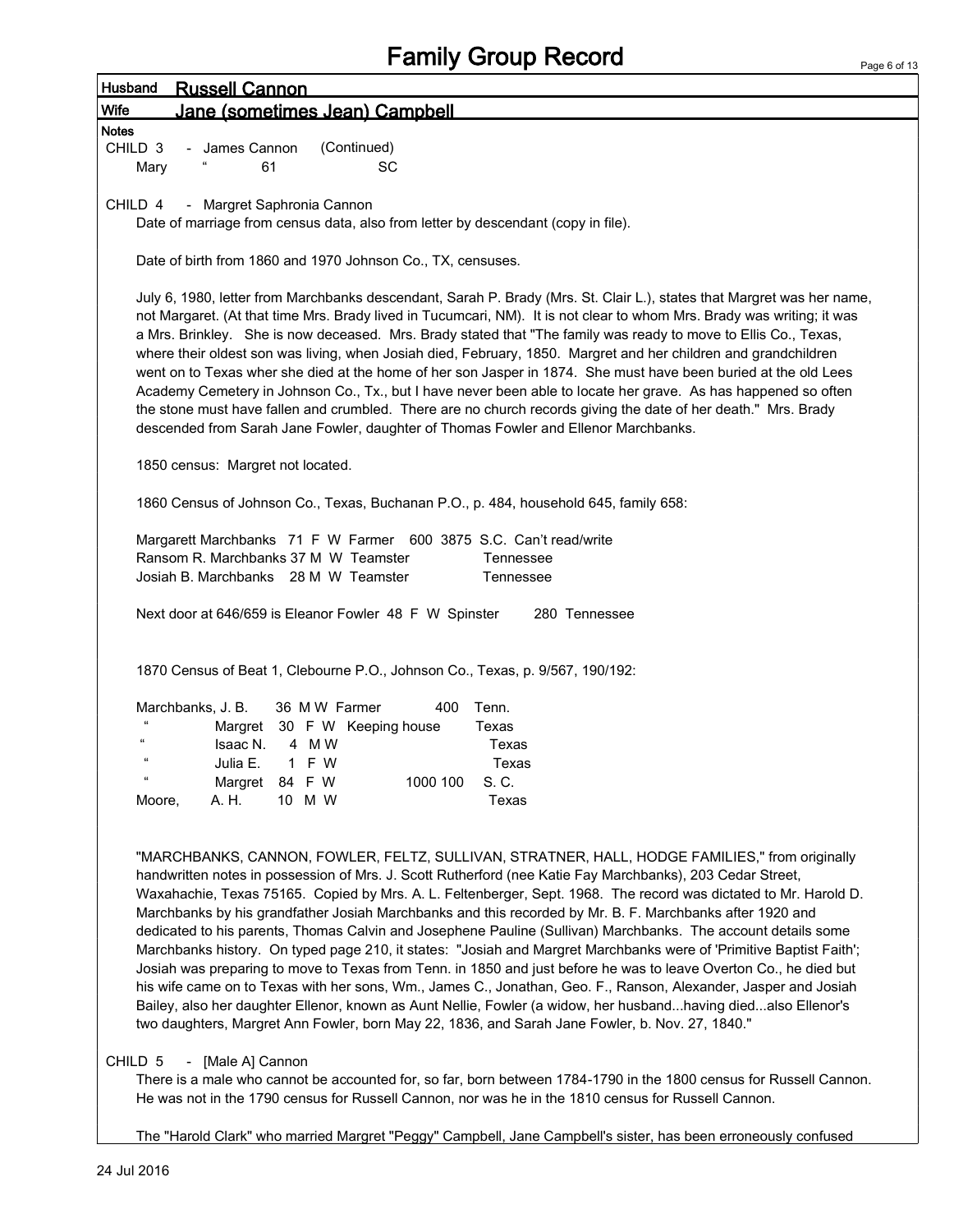### Husband Russell Cannon Wife Jane (sometimes Jean) Campbell **Notes** CHILD 5 - [Male A] Cannon (Continued) with a fictitious son, Harold, who married a Peggy Campbell, in materials by Mrs. Lovell K. Lovett, now deceased. She gave Vol. XXI Ellis Co., Texas Gen. Records, 1680-1968 for Harold's name. These Ellis Co. records are nothing more than undocumented, typescript family group sheets. Mrs. Lovett was the source of a great deal of erroneous information about the Russell Cannon/Jane Campbell family, some of which she simply made up to fit her preconceived notions that her ancestor, JUDA or JUDAH (unknown) was the JUDITH Cannon who was the daughter of Russell and Jane Cannon, and who also married a Kendrick. Mrs. Lovett's Juda married Abel Kendrick; she confused the two women who married Kendricks. Her Juda was only 8 years younger than Russell Cannon, so Mrs. Lovett gave Russell a much earlier birthdate and "married" him to an earlier, undocumented and possibly fictitious, wife, Hulda Hoad/Hood. A different family, that of Russell E. Cannon, son of the Richard Cannon who may have been Simcock's son, is the one with a link to a Cherokee or part Cherokee woman named Hulda Hoad/Hood. CHILD 6 - Martha Cannon Nicknamed "Patsy," and this name appears on her tombstone instead of Martha, according to Lo Moss Moore, who supplied the date of death. Martha married after 1824 because her father's estate documents S.C. 59, Vol. 1, p. 45, Estate of Russell Cannon Pack 99 (Equity), Clerk of Court's Office, Pickens, S.C., state that the heirs of Russell Cannon include: "Martha Cannon who afterwards married William Brown." She was widowed by 1852, when she came with Elijah Cannon to Grayson County, Texas.according to "Ancestors and Descendants: Grayson Co., TX," compiled and edited by Grayson Co. Genealogical Society (date of publication missing from my photocopies). See section on Elijah Cannon, her brother. She came with him; he was widowed also. Date of birth deduced from census data and also the information below. From typewritten "History of the [Elijah] Cannon Family and the Cannon Community" by Catherine Cannon with Others., 1973. Obtained from an Elijah Cannon descendant by Cecilie Gaziano. Martha "Patsy" Cannon Brown had no children but helped to rear her brother Elijah's children. It states that "she died at the age of 92, March 6, 1885, and was buried in the Cannon cemetery. Held in such high esteem by her 'children,' they did not follow the practice customary on the frontier of burying the dead in plain, roughly hewn coffins. Hers was beautifully constructed, lined with the best material avalable. Though usually an Irish custom, a 'wake' was held for her by these descendants of English heritage." (p. 9) This source also gave her birthdate as 1793 and stated that she was three years older than Elijah. (p. 9 and p. 33) 1860 Census of Grayson Co., Texas, Sherman P.O., p. 161B, 369/369: In household of Eliga [Elijah] Cannon: Martha Brown **70** F W S.C. S.C. [c1790] 1870 Census of District 4, Grayson Co., Texas, p. 158, 388/432: In household of Cannon, Elijah (blind) Brown, Martha 80 F W South Carolina [c1790] 1880 Census of District 10, Grayson Co., Texas, p. 249, 240/244: In household of E. H? Cannon, age 34: Brown, Martha 84 F W SC SC SC SC SC [c1796] In 1885 she died at the age of 92 (birth about 1793). CHILD 7 - Carter Cannon Sometimes a middle initial of "C." is given for him, but there are no records found so far to back this up. Date of birth from 1850 Cass Co., TX, census. Date of death from Ft. Worth Standard, TX, published on 3 Jun 1875.

Date of marriage deduced from known children's dates of birth (from census).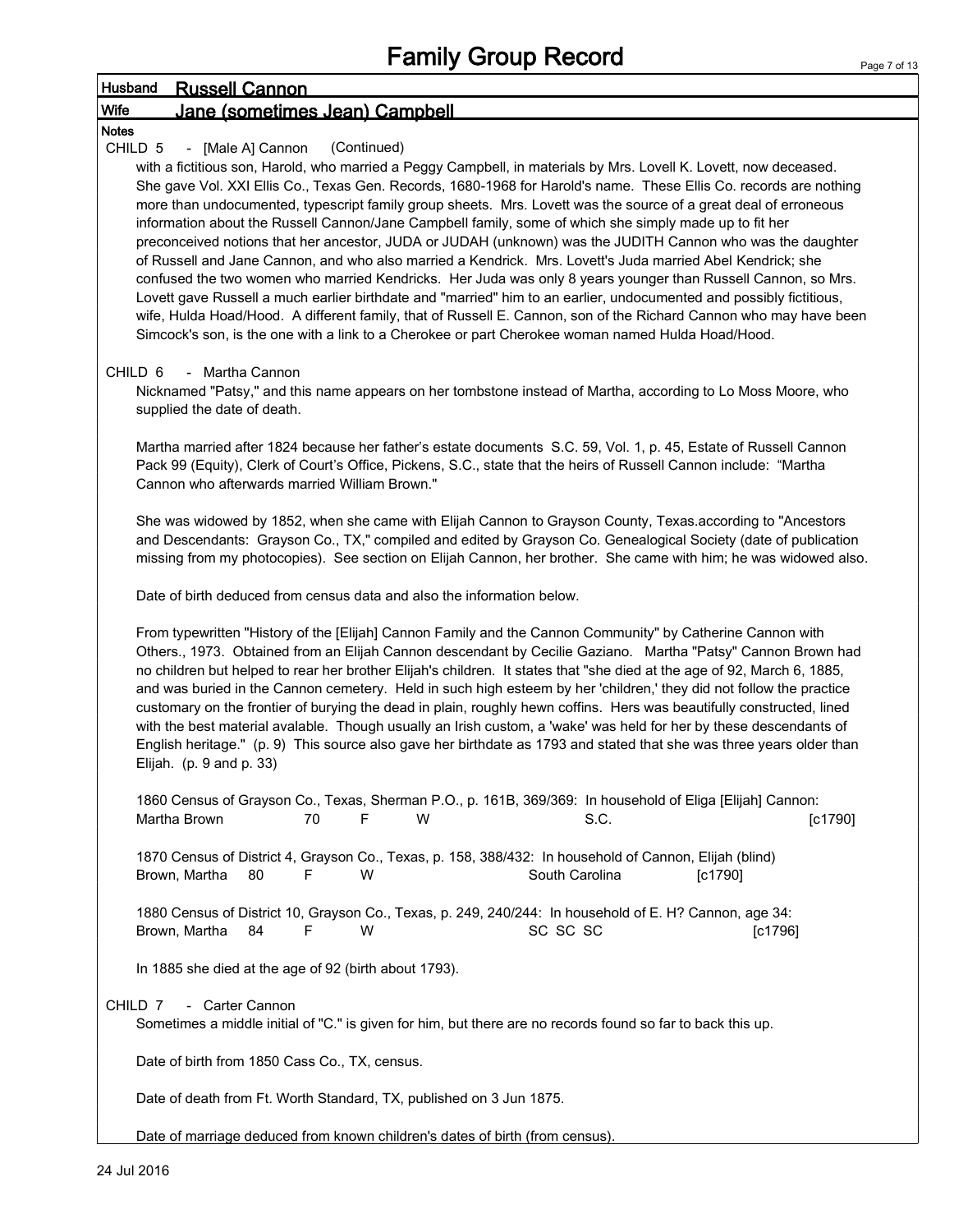| Page 8 of 13 |  |  |
|--------------|--|--|

| Husband<br><b>Russell Cannon</b>                                                                                                                                                                                                                                                                                                                                                                                                                                                                                                                                                                                                                                                                 |
|--------------------------------------------------------------------------------------------------------------------------------------------------------------------------------------------------------------------------------------------------------------------------------------------------------------------------------------------------------------------------------------------------------------------------------------------------------------------------------------------------------------------------------------------------------------------------------------------------------------------------------------------------------------------------------------------------|
| <b>Wife</b><br>Jane (sometimes Jean) Campbell                                                                                                                                                                                                                                                                                                                                                                                                                                                                                                                                                                                                                                                    |
| <b>Notes</b>                                                                                                                                                                                                                                                                                                                                                                                                                                                                                                                                                                                                                                                                                     |
| (Continued)<br>- Carter Cannon<br>CHILD 7                                                                                                                                                                                                                                                                                                                                                                                                                                                                                                                                                                                                                                                        |
| U.S. Censuses:                                                                                                                                                                                                                                                                                                                                                                                                                                                                                                                                                                                                                                                                                   |
|                                                                                                                                                                                                                                                                                                                                                                                                                                                                                                                                                                                                                                                                                                  |
| 1800 Greenville District, SC, p. 248/177, Russel Cannon: 1 of 2 males under 10 years of age.                                                                                                                                                                                                                                                                                                                                                                                                                                                                                                                                                                                                     |
| 1810 Pendleton District, SC, p. 145A, Russel Cannon: 1 of 2 males between 10 and 16 years of age.                                                                                                                                                                                                                                                                                                                                                                                                                                                                                                                                                                                                |
| 1820 Pendleton District, SC, p. 179: Carter Cannon, 1 male between 26 and 45 years of age.                                                                                                                                                                                                                                                                                                                                                                                                                                                                                                                                                                                                       |
| 1830 Lawrence Co., TN, p. 288: Carter Cannon, 1 male between 30 and 40 years of age.                                                                                                                                                                                                                                                                                                                                                                                                                                                                                                                                                                                                             |
| 1840 Yalobusha Co., MS, p. 300: Carter Cannon, 1 male between 40 and 50 years of age.                                                                                                                                                                                                                                                                                                                                                                                                                                                                                                                                                                                                            |
| 1850 Cass Co., TX, p. 741: Carter Cannon. [11 miles S.W. of Linden], age 56 (born c1794)                                                                                                                                                                                                                                                                                                                                                                                                                                                                                                                                                                                                         |
| [1860 Tarrant Co., TX, census lost. Land records place Carter Cannon there in Village Creek, near Arlington.]                                                                                                                                                                                                                                                                                                                                                                                                                                                                                                                                                                                    |
| [1870 Texas census: Carter Cannon cannot be located.]                                                                                                                                                                                                                                                                                                                                                                                                                                                                                                                                                                                                                                            |
|                                                                                                                                                                                                                                                                                                                                                                                                                                                                                                                                                                                                                                                                                                  |
| Further information about the 1850 Cass Co., TX, Census, p. 74A, 31/31/, line 37:                                                                                                                                                                                                                                                                                                                                                                                                                                                                                                                                                                                                                |
| 56 M Farmer 2100 S.C.<br>Carter Cannon                                                                                                                                                                                                                                                                                                                                                                                                                                                                                                                                                                                                                                                           |
| 56 F<br>S.C.<br>Sarah                                                                                                                                                                                                                                                                                                                                                                                                                                                                                                                                                                                                                                                                            |
| John<br>25 M<br>Mi (Mississippi)<br>Nancy "<br>17 F<br>Mi (Mississippi)                                                                                                                                                                                                                                                                                                                                                                                                                                                                                                                                                                                                                          |
| Elizabeth "<br>13 F<br>Mi (Mississippi)                                                                                                                                                                                                                                                                                                                                                                                                                                                                                                                                                                                                                                                          |
| James<br>19 M<br>Mi (Mississippi)                                                                                                                                                                                                                                                                                                                                                                                                                                                                                                                                                                                                                                                                |
| Robert Shank<br>19 M Laborer<br>Ala.                                                                                                                                                                                                                                                                                                                                                                                                                                                                                                                                                                                                                                                             |
|                                                                                                                                                                                                                                                                                                                                                                                                                                                                                                                                                                                                                                                                                                  |
| The 1830 Lawrence Co., TN, census, shows two females born between 1820-1825 (aged 5-10) living in the Carter<br>Cannon household. They may or may not be daughters, as another couple was living with them. The man was aged<br>40-50 (born between 1780-1790), older than Carter Cannon. The woman was younger than Sarah, born between<br>1800-1810, or aged 20-30.                                                                                                                                                                                                                                                                                                                            |
| Conditional certif. 129, TX general Land Office, shows Carter Cannon emigrated to Texas in October 1841. [Also<br>Uncond. certif. 334, 4 Nov 1844; field notes for surveys in 1844, 1851; Patents #61 (16 Jan 1856) and #69 (10 Dec<br>1857), Vol. 8; show him in Cass Co.] Land records from Cass Co. and Tarrant Co., plus tax records, show him in<br>Tarrant Co. by the mid-1850s.                                                                                                                                                                                                                                                                                                           |
| In Cass Co., TX, Carter Cannon had 320 acres located 11 miles S.W. of Linden, the county seat, Book 110, page 836,<br>Abstract #221, 222.                                                                                                                                                                                                                                                                                                                                                                                                                                                                                                                                                        |
| Carter Cannon filed for his share of the Russel Cannon estate after Jane Cannon's death, p. 73, Pendleton District, S.<br>C., Deeds 1790-1806, compiled by Betty Willie, Southern Historical Press, Easley, S.C. (pub. date not known).                                                                                                                                                                                                                                                                                                                                                                                                                                                          |
| 6 Apr 1969 letter from Marchbanks descendant, a Jim McD(rest of name can't be read) states that Carter Cannon was<br>an invalid for 40 years and also prosperous.                                                                                                                                                                                                                                                                                                                                                                                                                                                                                                                                |
| The Yalobusha County History by the Heritage Committee of the Yalobusha Historical Society, MS, 1982, under entry<br>for Dr. Felix Grundy (p. number not shown on photocopy), states: "In 1833 a crippled man named Carter Cannon<br>lived at the Perry place south O'tucelofa now by Dr. Lewis Carter Cannon sold his occupant to A.W.P. Ussary, Ussary<br>to Allison Marrison. It passed through the hands of Kirmins and Barber. Carter Cannon settled the N.W. 1/4 of S.<br>4T11 R4 the Robbinson farm. G. Humphreys also lived on this place in 1835, then Cannon in 1836, the year of the<br>Pontotac land sales. [This passage transcribed exactly as written; the writing is not clear.] |
| Also see the YALOBUSHA PIONEER, Vol. 17, #4, Winter 1992, published by the Yalobusha County Historical Society,<br>P.O. Box 258, Coffeeville, MS 38922-0258, "Comments on the Early History of Water Valley, North Mississippi Herald,<br>author unknown, 04 Aug 1938, p. 15 (pp. 14-18): "In the fall of 1834, Mr. Carton [sic] Cannon put up a cabin on the<br>ground now occupied by the Shaw Foundry and about the same time, John Barnes, a son-in-law of Mr. Cannon,                                                                                                                                                                                                                       |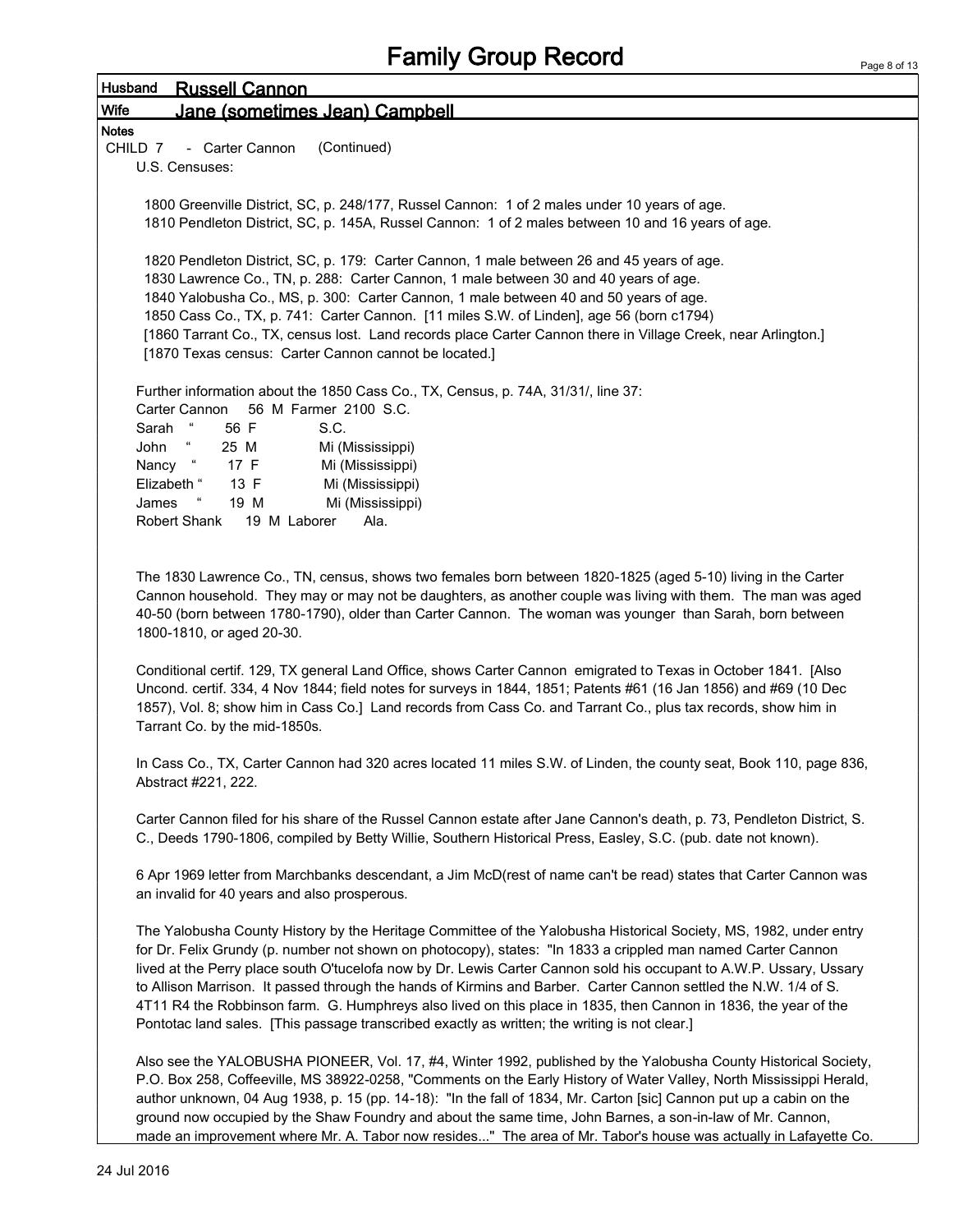| Husband<br><b>Russell Cannon</b>                                                                                                                                                                                                                                                                                                                                                                    |
|-----------------------------------------------------------------------------------------------------------------------------------------------------------------------------------------------------------------------------------------------------------------------------------------------------------------------------------------------------------------------------------------------------|
| Wife<br>Jane (sometimes Jean) Campbell                                                                                                                                                                                                                                                                                                                                                              |
| <b>Notes</b>                                                                                                                                                                                                                                                                                                                                                                                        |
| (Continued)<br>CHILD 7<br>- Carter Cannon                                                                                                                                                                                                                                                                                                                                                           |
| , MS, until "a few years ago" -- from 1938. It appears from the article, although it's not clear, that Carter Cannon's<br>land was in the vicinity of Water Valley and John S. Barns's land was 2-3 miles away in the vicinity of Washington.                                                                                                                                                       |
| 2 Jan 1876 Tarrant Co., Texas: Carter Cannon, Decedent, Probate - Dependent Administration, Case #1876-<br>0000054.                                                                                                                                                                                                                                                                                 |
| Probate Index, 1800-2012 [database on-line]. Provo, UT, USA: Ancestry.com Operations, Inc., 2013. Original data:<br>Tarrant County, Texas, Probate Index, 1800-2012. Tarrant County Clerk Office. Fort Worth, Texas.                                                                                                                                                                                |
| - Elijah Cannon<br>CHILD 8<br>Ancestors and Descendants: Grayson County, Texas; compiled and edited by Grayson County Genealogical Society<br>(date of pub. missing from my photocopy). Has entries on Elijah and his descendants.                                                                                                                                                                  |
| U.S. Census:                                                                                                                                                                                                                                                                                                                                                                                        |
| 1830 Pickens Co., SC, p. 317A, B: Elijah Cannon.                                                                                                                                                                                                                                                                                                                                                    |
| 1840 Pickens Co., SC, p. 389: Elijah Cannon.                                                                                                                                                                                                                                                                                                                                                        |
| 1850 Pickens Co., SC, p. 503: Elijah Cannon.                                                                                                                                                                                                                                                                                                                                                        |
| 1860 Sherman P.O., Grayson Co., TX; p. 161B: Eliga [sic] Cannon.                                                                                                                                                                                                                                                                                                                                    |
| 1870 Precinct 4, Grayson Co., TX, p. 158: Elijah Cannon.                                                                                                                                                                                                                                                                                                                                            |
| Elijah's modern-day tombstone says: "Elijah Cannon, Sept. 7, 1796 - Oct. 21, 1887, Moved from Pickens Co. S.C. to<br>Grayson Co. Tex. A.D. 1852.                                                                                                                                                                                                                                                    |
| "The Cannons 'With Their Deep Roots and Tangled Branches,"" 1977, by Edward P. Cannon of Poplar Bluff, MO (now<br>deceased), p. 29, gives some information on Elijah's descendants, some of which is inaccurate.                                                                                                                                                                                    |
| - Harriet Cannon<br>CHILD <sub>9</sub><br>1810 Pendleton District, SC, p.145A, Russel Cannon, Harriet is shown in the 1794-1800 age bracket.                                                                                                                                                                                                                                                        |
| 1820 Pendleton District, SC, p. 180, Russel Cannon, Harriet is shown in the 1794-1804 age bracket.                                                                                                                                                                                                                                                                                                  |
| 1830 Pickens District, SC, p. 291, Abraham Duke, Harriet is shown as being born 1800-1810.                                                                                                                                                                                                                                                                                                          |
| 1840 Pickens District, SC, p. 380, Abraham Duke, Harriet is shown as being born 1800-1810.                                                                                                                                                                                                                                                                                                          |
| 1850 Pickens Co., SC, census showed her as age 47, so birth date would be 1803. However, the 1810 census for<br>Russell Cannon would show a daughter under 10 if that were correct. None shown. The 1810, 1820 SC Pickens Co.<br>censuses indicate two daughters born between 1794 and 1800. Harriet may be one of these. Lo Moss Moore and<br>Dewel Lott both use a birth date of c. 1799 for her. |
| 1850; Census Place: Eastern Division, Pickens, South Carolina; Roll: M432_857; Page: 497A; Image: 454.                                                                                                                                                                                                                                                                                              |
| Abrahm Duke 50 SC                                                                                                                                                                                                                                                                                                                                                                                   |
| Harriet Duke<br>47 SC                                                                                                                                                                                                                                                                                                                                                                               |
| Ransom Duke 20 SC<br>Martha Duke<br>18 SC                                                                                                                                                                                                                                                                                                                                                           |
| 15 SC<br>Sarah Duke                                                                                                                                                                                                                                                                                                                                                                                 |
| Russell Duke 13 SC                                                                                                                                                                                                                                                                                                                                                                                  |
| Jane Cannon 90 SC                                                                                                                                                                                                                                                                                                                                                                                   |
| 1860; Census Place: Regiment 5, Pickens, South Carolina; Roll: M653_1225; Page: 142; Image: 288; Family History<br>Library Film: 805225. Post Office: Glassy Mountain.<br>Abraham Duke 52 SC                                                                                                                                                                                                        |
| <b>Harriet Duke</b><br>51 SC                                                                                                                                                                                                                                                                                                                                                                        |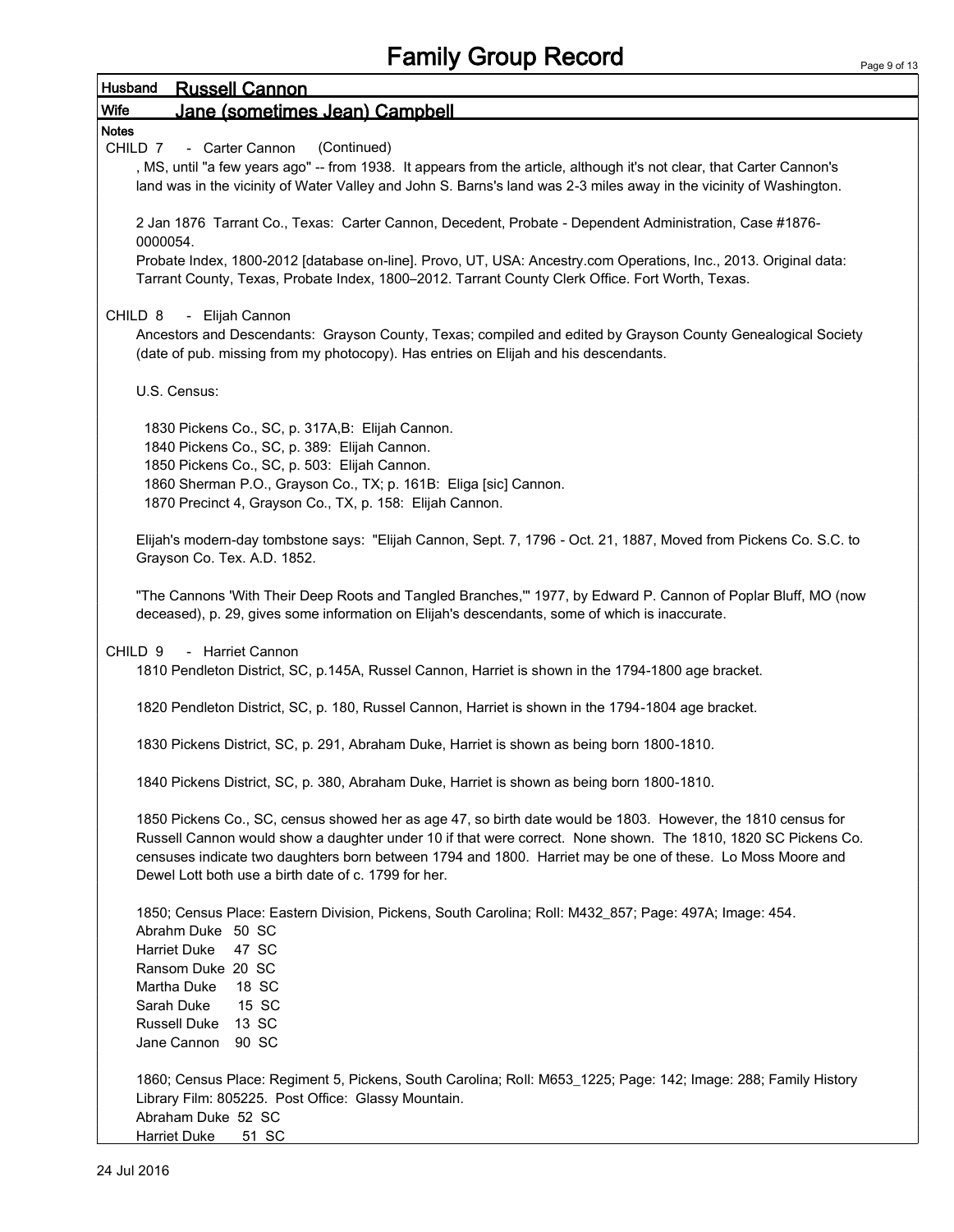Page 10 of 13

| Husband      |                                         | <b>Russell Cannon</b>                                                                                               |
|--------------|-----------------------------------------|---------------------------------------------------------------------------------------------------------------------|
| Wife         |                                         | Jane (sometimes Jean) Campbell                                                                                      |
| <b>Notes</b> |                                         |                                                                                                                     |
|              | CHILD <sub>9</sub>                      | (Continued)<br>- Harriet Cannon                                                                                     |
|              | Jane Duke                               | 35 SC                                                                                                               |
|              | Ransom Duke 32 SC<br><b>Russel Duke</b> | 23 SC                                                                                                               |
|              |                                         |                                                                                                                     |
|              |                                         | 1880 census of Pickens CH Twp., Pickens Co., South Carolina, SD 1, ED 128, p. 14B, 128/139:                         |
|              | Duke Ransom W M 45                      | Son<br>Single Blacksmith<br>South Ca. South Ca. South Ca.                                                           |
|              |                                         | $\pmb{\mathsf{H}}$<br>Single Wagon Maker<br>Russell W M 35<br>Son                                                   |
|              | π<br>Harriet                            | Widow Farmer<br>π<br>W F 75<br>Virginia Virginia                                                                    |
|              | $\mathbf{u}$<br>Jane                    | W F 47<br>Daughter                                                                                                  |
|              |                                         | McCollum, Harriet W F 15 grand daughter                                                                             |
|              |                                         | McCollum, Eliza A. W F 11 grand daughter                                                                            |
|              |                                         | She is mentioned in the 1824 will of her father, Russell Cannon, as wife of Abraham Duke, so she was married before |
|              |                                         | 1824. The earliest known child was born in 1822 (Rhoda Duke).                                                       |
|              |                                         |                                                                                                                     |
|              |                                         | VOL. 2, PICKENS COUNTY, SC, CEMETERY SURVEY by the Old Pendleton Chapter of the South Carolina                      |
|              |                                         | Genealogical Society, no date: Tabor Methodist Church Cemetery: Harriett Cannon Duke, w/o Andrew [sic] Duke d'/o    |
|              |                                         | Jane & Russell Cannon, b 1801, d 1890. Gave three acres of land for Tabor Church and Cemetery 1842.                 |
|              |                                         |                                                                                                                     |
|              |                                         | Find A Grave Index, online, shows a photo of her tombstone, which gives date of death at "age 89 years."            |
|              | CHILD 10 - Judith Cannon                |                                                                                                                     |
|              | Abt 1800                                | Pendleton District, SC. Daughter, Judith, was born to Russell Cannon and Jane Campbell.                             |
|              |                                         |                                                                                                                     |
|              | 1800                                    | Greenville District, SC. Federal Census, p. 248/177: Russel Cannon. Judith was one of two                           |
|              |                                         | females in the household under 10.                                                                                  |
|              | 04 Nov 1801                             | Franklin Co., GA. John Landers of Franklin County to Obadiah Kendrick of aforesaid In                               |
|              |                                         | consideration of \$100 conveys 250 acres in Franklin County on Hudson River granted to John                         |
|              |                                         | Rackley 14 October 1801 by his exc. David Emanuel adjoins land laid out to Landers and                              |
|              |                                         | Banks signed John Landers wit: John Kendrick, Nancy Kendrick Sworn to by John                                       |
|              |                                         | Kendrick before D. Montgomery J.P. 6 Feb 1806, recorded 27 Feb 1806.                                                |
|              |                                         | NOTE: This John Kendrick may be the one who is thought to be Obediah's son.                                         |
|              |                                         |                                                                                                                     |
|              | 1802                                    | Franklin Co., GA. Tax list: O. Kindrick, p. 6. Obadiah Kindrick, p. 7. Austin Kendrick,                             |
|              |                                         | p. 7. John Kendrick, pp. 7 and 8. [This may mean there were two men of that name listed.]                           |
|              |                                         | Also, ambiguous reference: & Mathews Kindrich, p. 5.                                                                |
|              | 1808                                    | Franklin Co., GA. Ann Kendrick was on the tax list, p. 42 John Kendrick, p. 42.                                     |
|              |                                         | Wistin [Austin?] Kindrick, p. 46. Palmar Kindrick, p. 45.                                                           |
|              |                                         |                                                                                                                     |
|              | 26 July 1809                            | Franklin Co., GA. John Kendrick of Jackson County Georgia to James Butler Jr. of Franklin                           |
|              |                                         | County \$330 conveyed 110 acres on Hudson River adjoins Benjamin Cooper, Austin                                     |
|              |                                         | Kendrick, George Keeton. Wit: Austin Kendrick, John Parrish. Deed dated recorded 30                                 |
|              |                                         | October 1810. John and Austin may be sons of Obediah.                                                               |
|              | 1810                                    | Pendleton District, SC. Federal Census, p. 145A: Russel Cannon. Judith was one of two                               |
|              |                                         | females in the<br>household aged 10 to 15.                                                                          |
|              |                                         |                                                                                                                     |
|              | Bef 1820                                | Unknown location. John Kendrick married Judith Cannon. Judith was not in Russell                                    |
|              |                                         | Cannon's household in the 1820 Federal Census, so it appears that she married before then. Her                      |
|              |                                         | sister, Harriet, who was about the same age, possibly her twin, married about 1801.                                 |
|              |                                         |                                                                                                                     |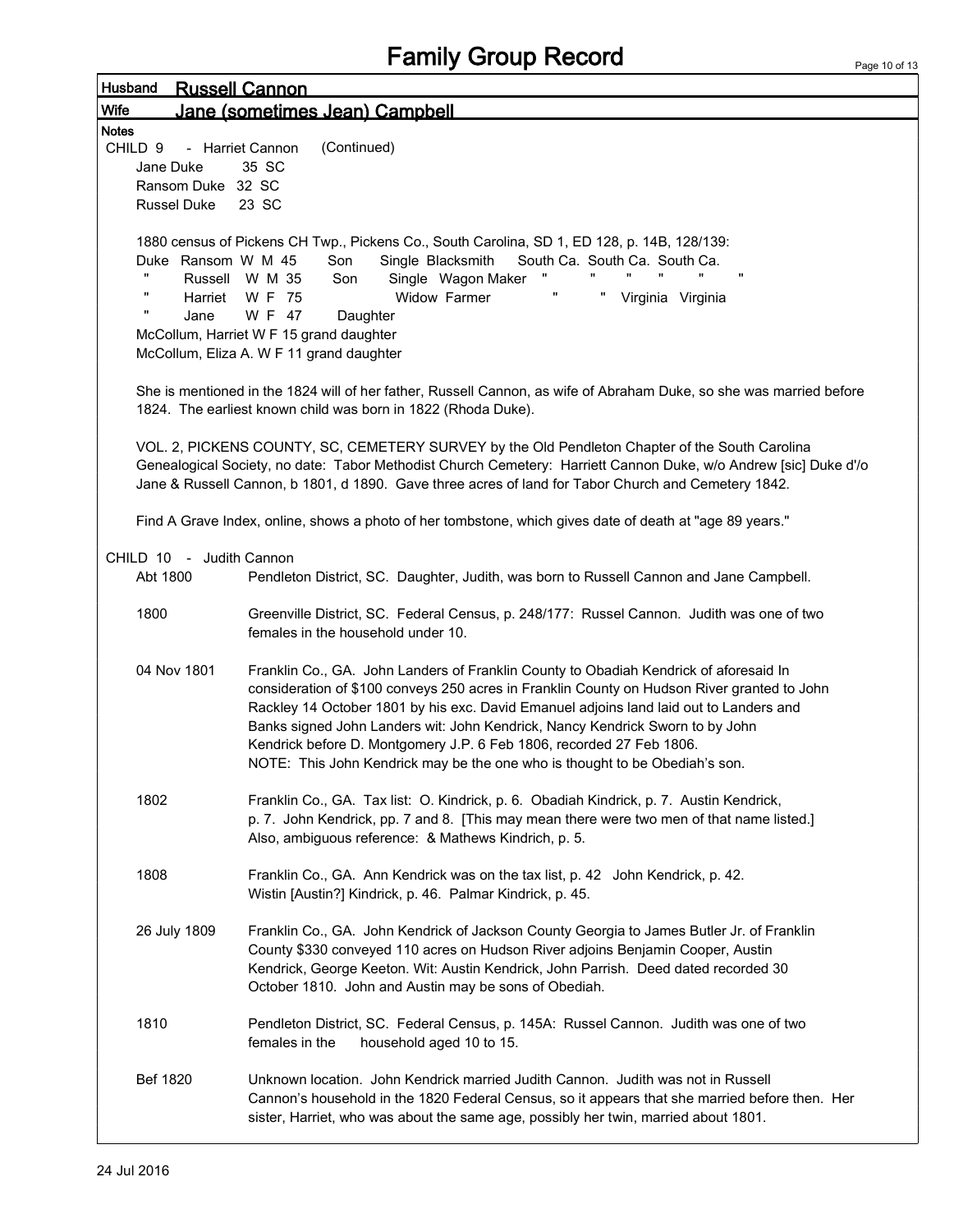| Husband<br><u>Russell Cannon</u>     |                                                                                                                                                                                                                                                                                                                                                                                                                                                                                                                                                                                                                                                                                                                                                                                                                                                                                                                                                                                                                                                                             |  |  |  |
|--------------------------------------|-----------------------------------------------------------------------------------------------------------------------------------------------------------------------------------------------------------------------------------------------------------------------------------------------------------------------------------------------------------------------------------------------------------------------------------------------------------------------------------------------------------------------------------------------------------------------------------------------------------------------------------------------------------------------------------------------------------------------------------------------------------------------------------------------------------------------------------------------------------------------------------------------------------------------------------------------------------------------------------------------------------------------------------------------------------------------------|--|--|--|
| Wife                                 | Jane (sometimes Jean) Campbell                                                                                                                                                                                                                                                                                                                                                                                                                                                                                                                                                                                                                                                                                                                                                                                                                                                                                                                                                                                                                                              |  |  |  |
| <b>Notes</b>                         |                                                                                                                                                                                                                                                                                                                                                                                                                                                                                                                                                                                                                                                                                                                                                                                                                                                                                                                                                                                                                                                                             |  |  |  |
| CHILD 10 - Judith Cannon<br>Abt 1820 | (Continued)<br>Lawrence Co., TN. Son, Russell Carroll Cannon, was born. There are two other males born<br>between 1820 and 1825 in the 1830 Federal Census of Lawrence Co., TN, in the household of<br>Judith Kendrick. These are assumed to be sons of John Kendrck and Judith Cannon, also, but<br>their names are not known.                                                                                                                                                                                                                                                                                                                                                                                                                                                                                                                                                                                                                                                                                                                                             |  |  |  |
| 1820                                 | Lawrence Co., TN. Federal Census for Mr. Obediah Kendrick, 1 male and 1 female 45 years<br>old or older (born 1775 or earler). Slaves: m: 3 < 14; 1 26-45; f: 1 < 14; 1 26-45.<br>Mr. John Kendrick, presumed son, was next door.[1] 1 m 26-44, 2 m 10-15, 2 m under 10; 1 f<br>26-44, 2 f 16-25, 3 f under 10; 1 f slave 14-25.                                                                                                                                                                                                                                                                                                                                                                                                                                                                                                                                                                                                                                                                                                                                            |  |  |  |
| Abt 1820                             | Lawrence Co., TN. John Kendrick died.                                                                                                                                                                                                                                                                                                                                                                                                                                                                                                                                                                                                                                                                                                                                                                                                                                                                                                                                                                                                                                       |  |  |  |
| 02 Oct 1820                          | Lawrence Co., TN. Monday. Ordered that John Silers, John Ray and Joshua Ashmore be<br>appointed commissioners to take off one years provisions for the suport of Judiah Kendrick,<br>wife of John Kendrick, dec'd[2] and that they make a report to next court.                                                                                                                                                                                                                                                                                                                                                                                                                                                                                                                                                                                                                                                                                                                                                                                                             |  |  |  |
|                                      | Ordered by the court that Judah Kendrick and William Henderson be appointed administratix<br>and administrator of the estate of John Kendrick, dec'd and they gave Alexander Miller and<br>William Welch Jr.[3] securities who were bound in the sum of \$1,000 and that letters od<br>administration issue.[4]                                                                                                                                                                                                                                                                                                                                                                                                                                                                                                                                                                                                                                                                                                                                                             |  |  |  |
| Jan Ct 1821                          | Lawrence Co., TN. Monday. The commissioners who were appointed at the last term of this<br>court for the purpose of setting apart certain property of John Kendrick, dec'd for the support of<br>the widdow and according to an act of assembly made then part in words and figures following<br>to wit, State of Tennessee, Lawrence County agreement to an order of court appointing John<br>Ray, John Sellers, Joshua Ashmore to make an allowance to Judy Kendrick wife of John<br>Kendrick, dec'd for her maintenance for one year have allowed the said Judy Kendrick \$140,<br>viz, 1 steer at \$10, 2 cows and calves at \$19, and 9 barrels of corn at \$1 per bbl., amounting in<br>the whole to something 38, the balance of \$102 is the amount that we the said John Ray, John<br>Sellers and Joshua Ashmore have made in allowance to the said Judith Kendrick. Given under<br>our hands this 10th day of Nov. 1820 which we received and ordered to be entered of record<br>which report was assessed by the said John Ray, John Sellers and Joshua Ashmore. |  |  |  |
|                                      | Whereas it is represented to this court that an order which was made at the last court allowing the<br>Administrator of John Kendrick, dec'd to sell said estate was not entered of record it is therefore<br>ordered by the court that an order as aforesaid be entered now for then.                                                                                                                                                                                                                                                                                                                                                                                                                                                                                                                                                                                                                                                                                                                                                                                      |  |  |  |
|                                      | The Administrator of John Kendrick, dec'd. returned unto court a bill of sale of said estate which<br>was received and ordered to be recorded accordingly.                                                                                                                                                                                                                                                                                                                                                                                                                                                                                                                                                                                                                                                                                                                                                                                                                                                                                                                  |  |  |  |
| 06 Oct 1823                          | Lawrence Co., TN. Judith Kendrick, widow of John Kendrick, dec'd, appeared in court, as<br>executrix of his estate. Abraham Miller was excused as security, and Thomas Welch, Henry<br>Sharp and Henry Welch were appointed as securities in the room of Abraham Miller and<br>William Welch (as per Dollar). Judith was named guardian of Russell Carroll Kendrick,<br>minor child.                                                                                                                                                                                                                                                                                                                                                                                                                                                                                                                                                                                                                                                                                        |  |  |  |
| Apr Ct 1831                          | Lawrence Co., TN. Judith Kendrick was released from her obligation as guardian of Russell<br>Carroll Kendrick (perhaps because he was of age). [Other than Russell Carroll Kendrick, the<br>identities of the nine children[5] of John Kendrick who appear on the 1820 census, and the three on<br>the 1830 census with Judith are not known. Unless many died young, the 11 Kendrick children<br>of John Kendrick are unaccounted for.]                                                                                                                                                                                                                                                                                                                                                                                                                                                                                                                                                                                                                                    |  |  |  |

[1] Page 191, NARA Roll M33\_123. From www.ancestry.com.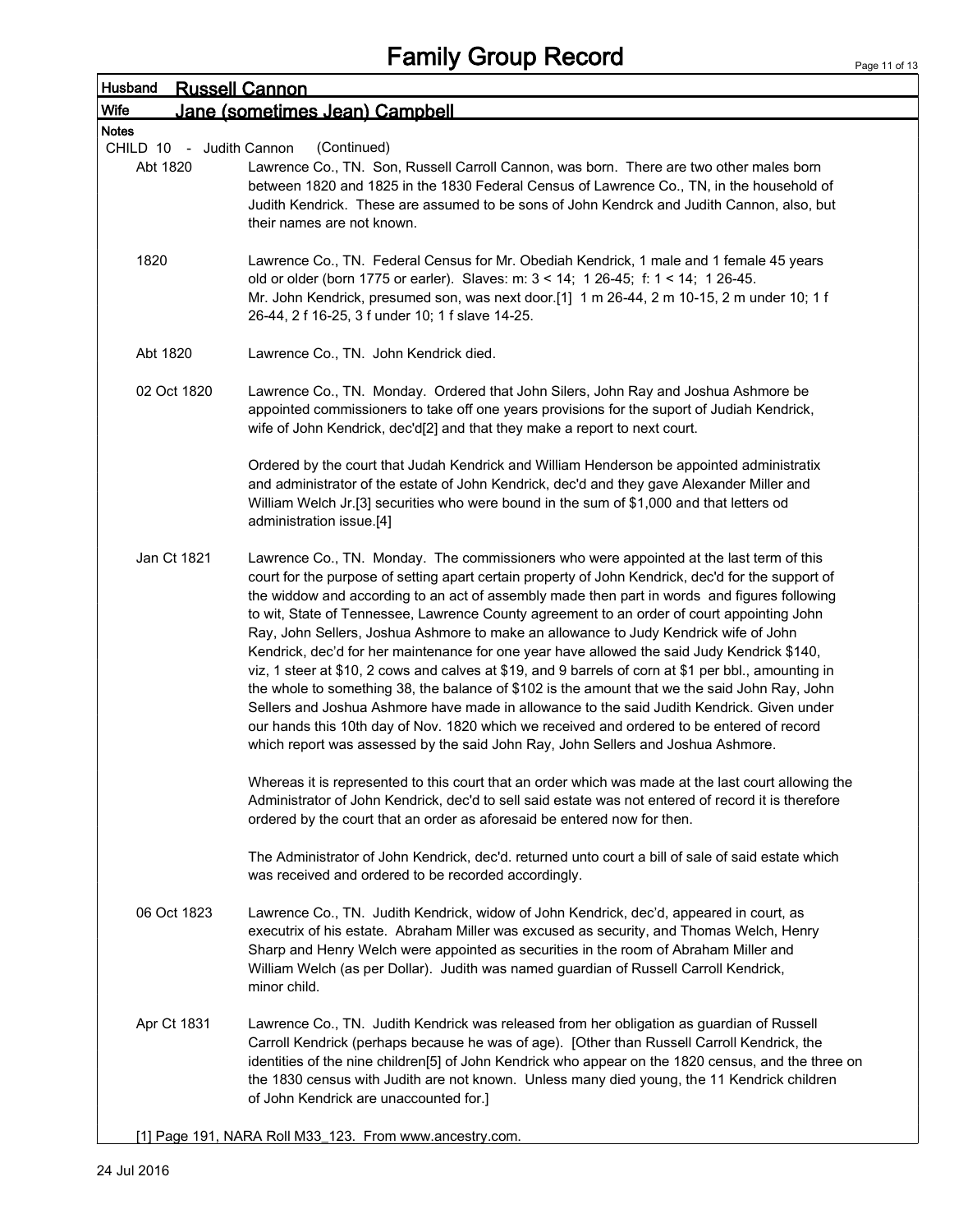#### Husband Russell Cannon Wife Jane (sometimes Jean) Campbell

#### **Notes**

CHILD 10 - Judith Cannon (Continued)

[2] John Kendrick apparently was the son of Obediah Kendrick.

- [3] He married Judith Kendrick, daughter of Obediah Kendrick.
- [4] Lawrence County, Tennessee, Court minutes 1818-1822)
- [5] The female born between 1800 and 1804 may be the second wife, Judith, and not a child.

#### CHILD 11 - Ransom Cannon

1810 PENDLETON DISTRICT, SC, p. 145A: Russel Cannon household, has a male born between 1800 and 1810, who is assumed to be Ransom.

1820 PENDLETON DISTRICT, SC, p. 180: Russel Cannon household, includes a male born between 1804 and 1810, who is likely to be Ransom.

In 1830 Ransom Cannon was not found in the census. He had died before 1 March 1830. Was Malinda in her father's household in this census.

Jeremiah Fields, Malinda's father, p. 319, has a female born between 1810 and 1815, who may be Malinda. By 1850, Malinda had married Joseph Donaldson and lived in Cherokee Co., GA, according to the census, p. 520A. She was aged 38, born about 1812. [I could not find them in the 1840 census.]

Vol. I, A Collection of Upper S.C. Genealogical and Family Records, James E. Wolley, ed.; Easley, S.C.: Southern Historical Press, 1979:

#### CANNON:

"Estate of Ransome CANNON, Box 2, #20. Probate Judge Office, Pickens Co., SC, Est. Admr., 1 Mar 1830 by Elijah, Malinda A. Cannon, Absalom Reece, Jeremiah Fields, who are found unto Jas. H. Dendy, Ord. in the sum of \$3,000. 00. Expend; 7 March 1831. It is therefore ordered that Mary Smith, formerly widow Boyd, shall receive from the Admr. Elijah Cannon one third of \$397.00 and that John H. Boyd a minor under 14 years be paid the rest. Moses Smith was guardian of said child. Malinda Ann Cannon was the widow. Jane Cannon was the mother of decd. and was paid \$33. 00 on a proven account." From: 'Pendleton District, S.C. Deeds' 1790-1806, compiled by Betty Willie, Willow Bend Books, 65 East Main St., Westminister, MD 21157-5026; www.willowbendbooks.com.

See: 01 Mar 1830 estate settlement of Ransom Cannon. On 7 Aug 1835 it wasordered that \$3.83 be paid to the widow, now Mrs. Smith and the balance to Moses Smith, guardian of John H. Boyd, a minor. Among buyers was a Robert Boyd. In SOME SOUTH CAROLINA RECORDS, Vol. 2, edited by the Rev. Silas E. Lucas Jr., Southern Historical Press, Easley, SC. [It is not clear if Malinda married Moses Smith or a different Smith. I think this refers to a different widow, whose name was Mary -- widow of a Mr. Boyd, and she married Moses Smith.]]

#### DONALDSON:

"Donaldson, Joseph. Pack 99. Clerk of Court Office. Pickens, S.C., State of Georgia, Cherokee County. "We Joseph Donaldson and Malinda A. Donaldson his wife, have made, constitute and appoint J. W. Harrison Esq. of Anderson Dist., S.C., our attorney in fact for us. To represent our interest in all particular and claims which we have or may have from the est. of Russell Cannon late of Pickens Dist. Dated this 5 June 1857. Wit: James Jordon, John H. Wood, J.P., Signed Joseph Donaldson & Malinda A. Donaldson."

S.C. 59 Vol 1. EARLY SETTLERS OF SOUTH CAROLINA, compiled by Pauline Young, Willow Bend Books, 65 East Main St., Westminister, MD 21157-5026; www.willowbendbooks.com, p. 45: Estate of Russell Cannon Pack 99 (Equity), clerk of Court's Office, Pickens, S.C. This states that among the heirs of Russell Cannon, whose wife is given as Jean Cannon, was Ransom Cannon. "Since Russell Cannon's death, Ransom Cannon has departed this life leaving no children but leaving a wife Malinda who has since intermarried with Joseph Dolleson." Filed March 17, 1857.